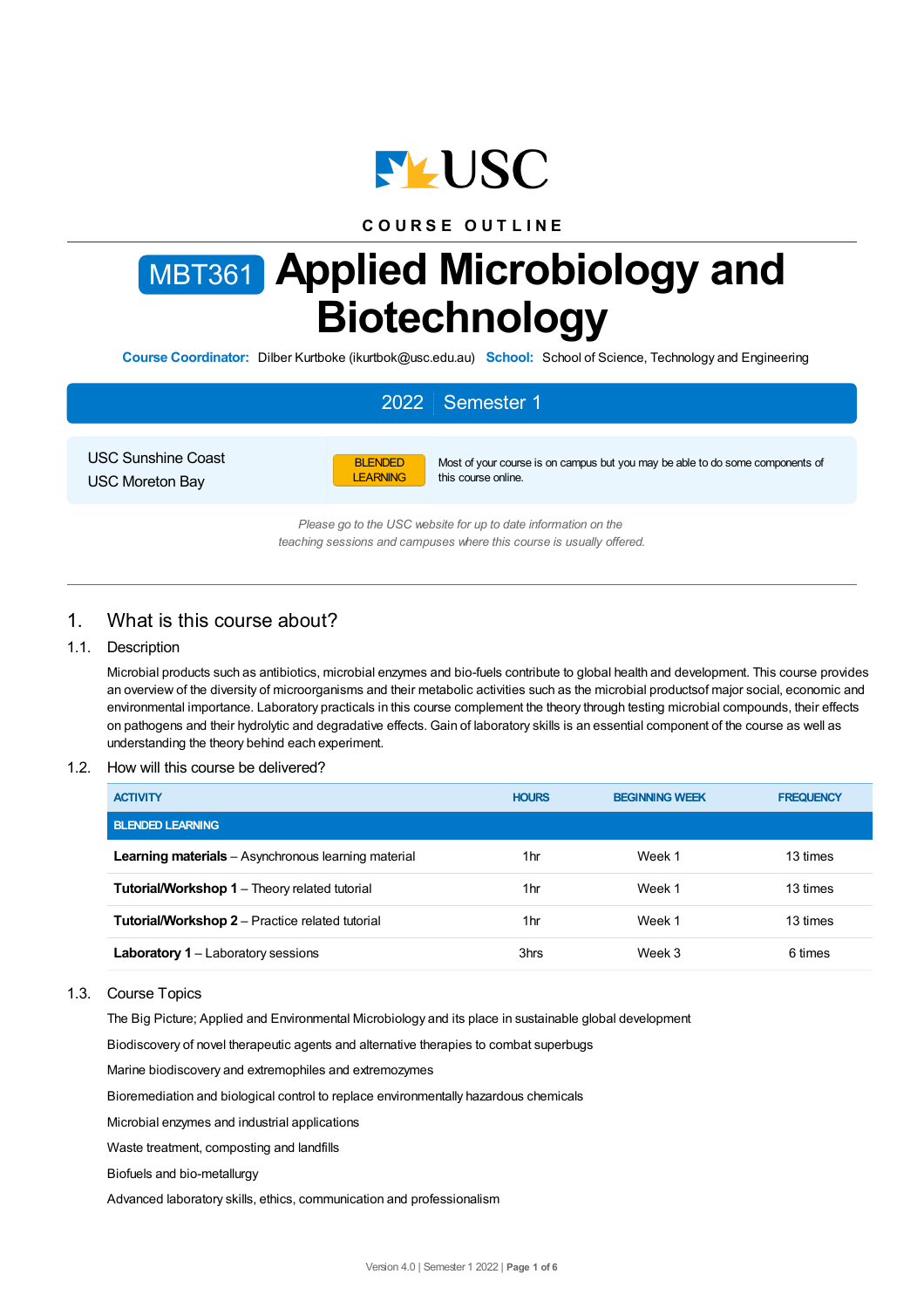# 2. What level is this course?

#### 300 Level (Graduate)

Demonstrating coherence and breadth or depth of knowledge and skills. Independent application of knowledge and skills in unfamiliar contexts. Meeting professional requirements and AQF descriptors for the degree. May require pre-requisites where discipline specific introductory or developing knowledge or skills is necessary. Normally undertaken in the third or fourth full-time study year of an undergraduate program.

## 3. What is the unit value of this course?

12 units

# 4. How does this course contribute to my learning?

|                                                                                                                                                                                                                                                                                        | <b>GRADUATE QUALITIES</b>                                                                         |  |
|----------------------------------------------------------------------------------------------------------------------------------------------------------------------------------------------------------------------------------------------------------------------------------------|---------------------------------------------------------------------------------------------------|--|
|                                                                                                                                                                                                                                                                                        | Completing these tasks<br>successfully will contribute to<br>you becoming                         |  |
| Demonstrate and apply theoretical and practical knowledge of:production and large-scale<br>applications of microbial metabolitesinnovative approaches & strategies for discovering products<br>of social, economic and environment importance                                          | Knowledgeable<br>Empowered<br>Sustainability-focussed                                             |  |
| Critically analyse data generated by isolating and testing microbial compounds to determine: their<br>beneficial and detrimental effects their large-scale use for environmental regional and global<br>sustainability possible implications for decision making & new biotechnologies | Knowledgeable<br>Empowered<br>Sustainability-focussed                                             |  |
| Demonstrate advanced laboratory skills and biosafety adhering to ethical codes of conduct in data<br>collection and analysis                                                                                                                                                           | Knowledgeable<br>Empowered<br>Ethical                                                             |  |
|                                                                                                                                                                                                                                                                                        | <b>COURSE LEARNING OUTCOMES</b><br>On successful completion of this course, you should be able to |  |

## 5. Am Ieligible to enrol in this course?

Refer to the USC [Glossary](https://www.usc.edu.au/about/policies-and-procedures/glossary-of-terms-for-policy-and-procedures) of terms for definitions of "pre-requisites, co-requisites and anti-requisites".

## 5.1. Pre-requisites

MBT263 or LFS261

#### 5.2. Co-requisites

Not applicable

## 5.3. Anti-requisites

MBT363 or MBT364

## 5.4. Specific assumed prior knowledge and skills (where applicable)

Competent laboratory skills and scientific report writing

## 6. How am Igoing to be assessed?

#### 6.1. Grading Scale

#### Standard Grading (GRD)

High Distinction (HD), Distinction (DN), Credit (CR), Pass (PS), Fail (FL).

## 6.2. Details of early feedback on progress

A formative exam will take place in week 4 covering the first 3 weeks of learning material of the course, this early assessment item will prepare students to the mid-term exam. In addition, in weeks 5-7 of the semester students will be provided additional information on the laboratory report writing.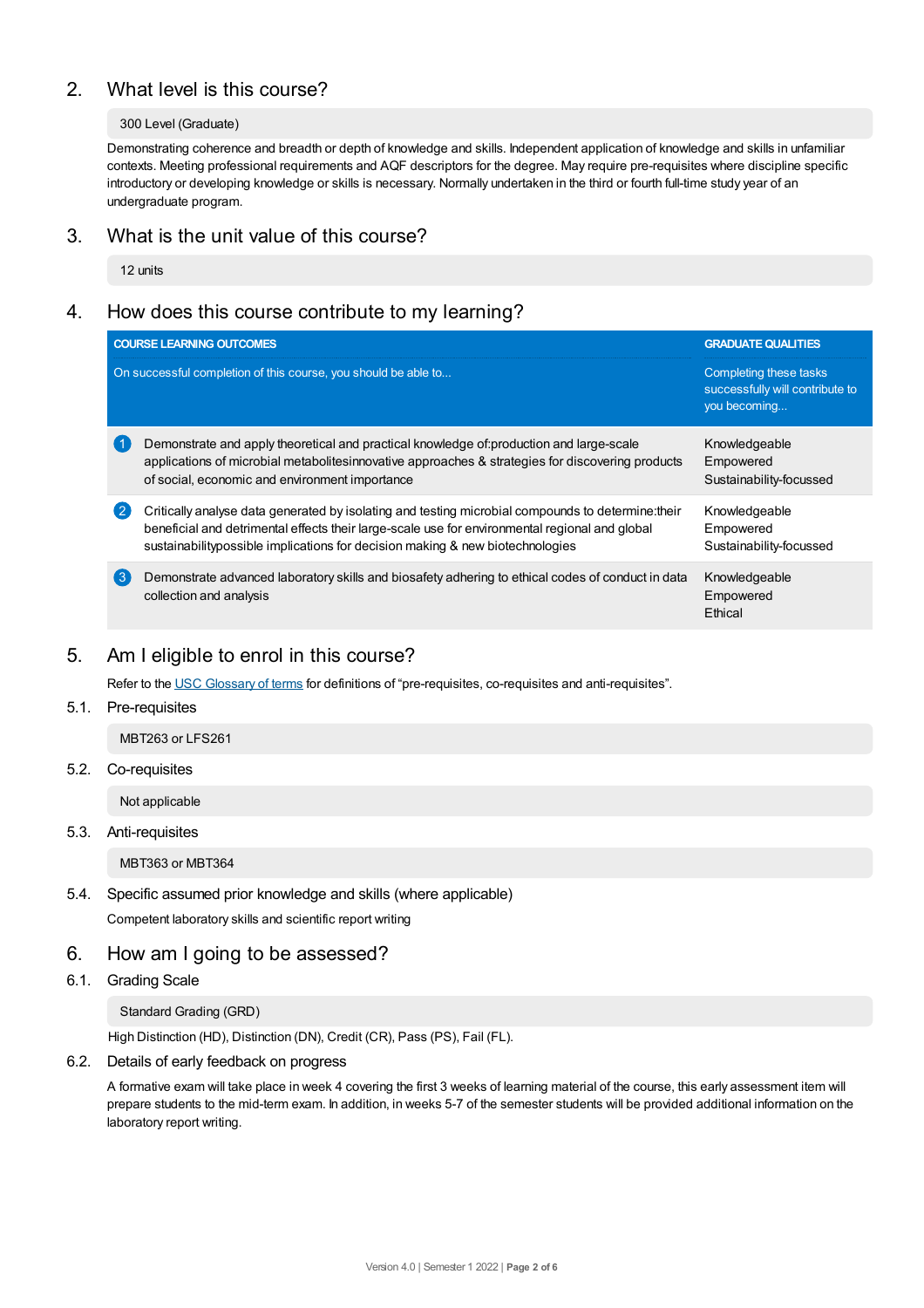## 6.3. Assessment tasks

| <b>DELIVERY</b><br><b>MODE</b> | <b>TASK</b><br>NO. | <b>ASSESSMENT</b><br><b>PRODUCT</b>     | <b>INDIVIDUAL</b><br><b>OR GROUP</b> | <b>WEIGHTING</b><br>$\frac{9}{6}$ | <b>WHAT IS THE</b><br><b>DURATION /</b><br><b>LENGTH?</b>     | <b>WHEN SHOULD I</b><br>SUBMIT?                 | <b>WHERE SHOULD I</b><br><b>SUBMIT IT?</b> |
|--------------------------------|--------------------|-----------------------------------------|--------------------------------------|-----------------------------------|---------------------------------------------------------------|-------------------------------------------------|--------------------------------------------|
| All                            | 1                  | Quiz/zes                                | Individual                           | 0%                                | 1 hour                                                        | Week 4                                          | Online Test (Quiz)                         |
| All                            | 2                  | Examination                             | Individual                           | 20%                               | 2 hours                                                       | Week 7                                          | In Class                                   |
| All                            | 3                  | Practical /<br><b>Laboratory Skills</b> | Individual                           | 50%                               | a] 30 min quiz<br>$(20\%)$ b] 3000<br>word report<br>$(30\%)$ | Throughout teaching<br>period (refer to Format) | In Class                                   |
| All                            | 4                  | Examination -<br>Centrally<br>Scheduled | Individual                           | 30%                               | 2 hours                                                       | Exam Period                                     | Exam Venue                                 |

## **All - Assessment Task 1:** Early Assessment Quiz

| <b>GOAL:</b>     | This is an important quiz that has been specifically designed to expose you to the key foundational theoretical knowledge<br>you need in this course. This formative quiz directly relates and assists you to be successful for the mid-term exam. Covers<br>the contents of the learning material from weeks 1-3 |                                                                                          |                                     |  |  |
|------------------|-------------------------------------------------------------------------------------------------------------------------------------------------------------------------------------------------------------------------------------------------------------------------------------------------------------------|------------------------------------------------------------------------------------------|-------------------------------------|--|--|
| <b>PRODUCT:</b>  | Quiz/zes                                                                                                                                                                                                                                                                                                          |                                                                                          |                                     |  |  |
| <b>FORMAT:</b>   | Online multiple choice question exam                                                                                                                                                                                                                                                                              |                                                                                          |                                     |  |  |
| <b>CRITERIA:</b> | No.                                                                                                                                                                                                                                                                                                               |                                                                                          | <b>Learning Outcome</b><br>assessed |  |  |
|                  |                                                                                                                                                                                                                                                                                                                   | antibiotics and resistance issues and the search for new microbial bioactive metabolites | $\overline{1}$                      |  |  |
|                  | 2                                                                                                                                                                                                                                                                                                                 | alternative approaches and strategies to combat infectious diseases                      |                                     |  |  |
|                  | 3                                                                                                                                                                                                                                                                                                                 | types of microbial metabolites and principles of fermentation                            | (1)                                 |  |  |
|                  | 4                                                                                                                                                                                                                                                                                                                 | Assessment criteria are mapped to the course learning outcomes.                          |                                     |  |  |
|                  |                                                                                                                                                                                                                                                                                                                   |                                                                                          |                                     |  |  |

#### **All - Assessment Task 2:** Mid-term exam

| <b>GOAL:</b>     |                | This exam will allow you to demonstrate your knowledge of principles and strategies related to applications of<br>microbiology (learning materials covered in weeks 1 to 6). Key ideas here will be theoretical and practical knowledge of:<br>production and large-scale applications of microbial metabolites innovative approaches & strategies for discovering<br>products of social, economic and environment importance. |                                     |  |  |  |
|------------------|----------------|--------------------------------------------------------------------------------------------------------------------------------------------------------------------------------------------------------------------------------------------------------------------------------------------------------------------------------------------------------------------------------------------------------------------------------|-------------------------------------|--|--|--|
| <b>PRODUCT:</b>  |                | <b>Fxamination</b>                                                                                                                                                                                                                                                                                                                                                                                                             |                                     |  |  |  |
| <b>FORMAT:</b>   |                | Written exam composed of five essay questions                                                                                                                                                                                                                                                                                                                                                                                  |                                     |  |  |  |
| <b>CRITERIA:</b> | No.            |                                                                                                                                                                                                                                                                                                                                                                                                                                | <b>Learning Outcome</b><br>assessed |  |  |  |
|                  | 1              | Demonstration and application of theoretical knowledge of:<br>i) principles of fermentation<br>ii) strategies and current issues related to bioremediation                                                                                                                                                                                                                                                                     |                                     |  |  |  |
|                  | $\overline{2}$ | Critical interpretation of information on:<br>i) effectiveness of current antibiotic discovery strategies<br>ii) large scale production and application of microbial products in industrial context                                                                                                                                                                                                                            |                                     |  |  |  |
|                  |                |                                                                                                                                                                                                                                                                                                                                                                                                                                |                                     |  |  |  |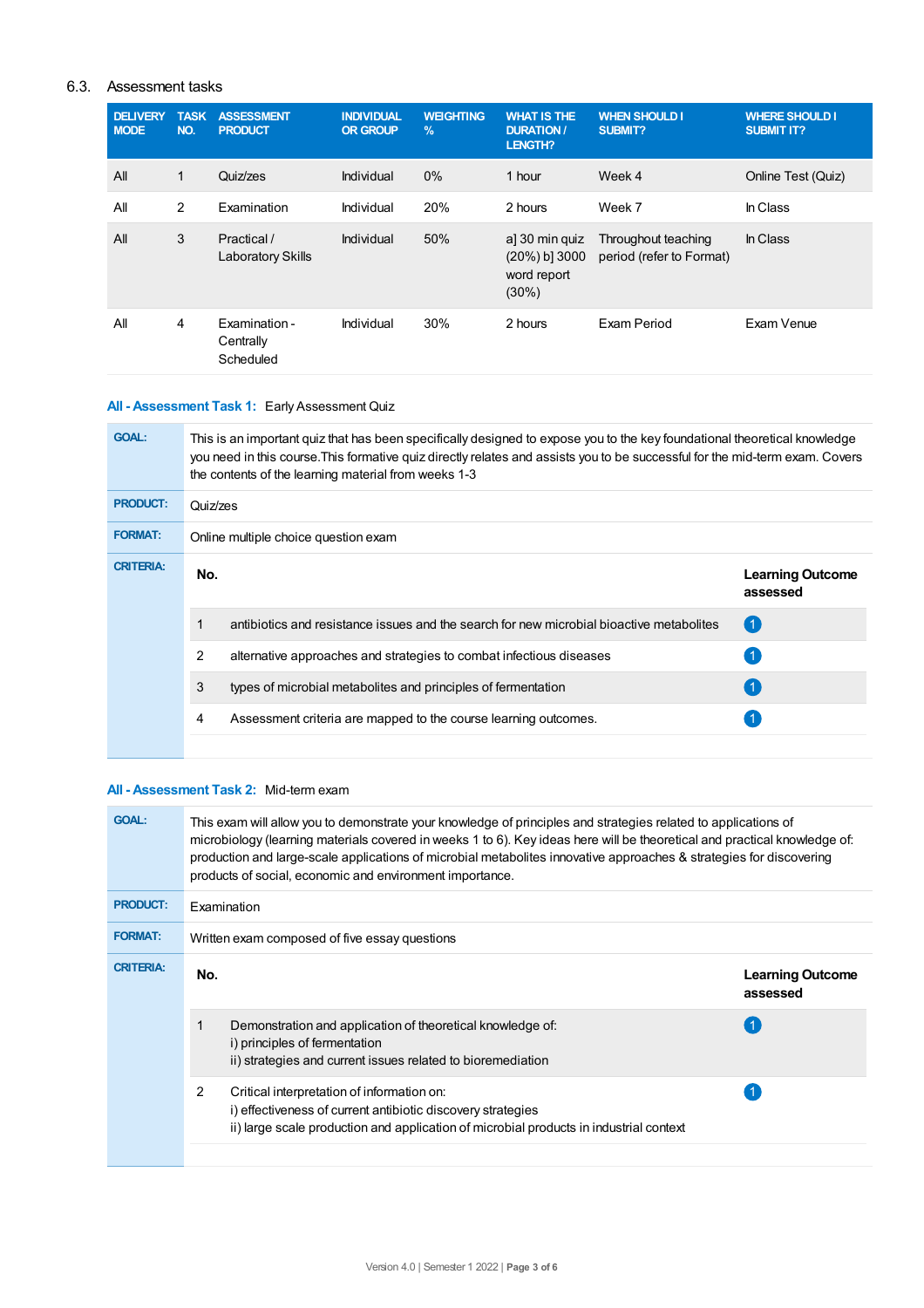#### **All - Assessment Task 3:** Laboratory Portfolio

| <b>GOAL:</b>     | This assessment has been designed for you to specifically develop your competencies in the laboratory - which is an<br>essential skill for Biomed students and for many other disciplines in science, business and education. At the end of the<br>course you should have graduate level competence in lab skills. |                                                                                                                                                                                                                                                                                                                                                                                                                                                                                                                                                                                                                    |                                     |  |  |
|------------------|--------------------------------------------------------------------------------------------------------------------------------------------------------------------------------------------------------------------------------------------------------------------------------------------------------------------|--------------------------------------------------------------------------------------------------------------------------------------------------------------------------------------------------------------------------------------------------------------------------------------------------------------------------------------------------------------------------------------------------------------------------------------------------------------------------------------------------------------------------------------------------------------------------------------------------------------------|-------------------------------------|--|--|
| <b>PRODUCT:</b>  | Practical / Laboratory Skills                                                                                                                                                                                                                                                                                      |                                                                                                                                                                                                                                                                                                                                                                                                                                                                                                                                                                                                                    |                                     |  |  |
| <b>FORMAT:</b>   |                                                                                                                                                                                                                                                                                                                    | Laboratory quizzes (20%): 30 min exam after completion of each practical and a written exam composed of essay<br>questions. Only students who actively participated in the laboratory activity can take these quizzes. Laboratory report<br>(30%): up to-3000 words. Individual On practical #1 (Assessment the effectivity of Antibiotics produced by Actinomycetes)<br>that adheres to the given report structure(rubric) to be provided by the Course-Coordinator. Submission will be online with<br>plagiarism check report included.<br>Submission due: Quizzes - week 5,7,9,11,13. Report - end of semester. |                                     |  |  |
| <b>CRITERIA:</b> | No.                                                                                                                                                                                                                                                                                                                |                                                                                                                                                                                                                                                                                                                                                                                                                                                                                                                                                                                                                    | <b>Learning Outcome</b><br>assessed |  |  |
|                  | 1                                                                                                                                                                                                                                                                                                                  | Demonstration and application of theoretical and practical knowledge gained in the<br>practicals Interpretation and analysis of data and related information (e.g. actinomycetes,<br>bacteriophages, microbial enzymes, plant pathogenic fungi)                                                                                                                                                                                                                                                                                                                                                                    | 23                                  |  |  |
|                  | 2                                                                                                                                                                                                                                                                                                                  | Interpretation and analysis data and related information (e.g. actinomycete isolations from<br>environment, cfu calculations)                                                                                                                                                                                                                                                                                                                                                                                                                                                                                      | 26                                  |  |  |
|                  | 3                                                                                                                                                                                                                                                                                                                  | Application of ethical codes of conduct to work safely while gaining laboratory skills and<br>collecting data                                                                                                                                                                                                                                                                                                                                                                                                                                                                                                      | $(2)$ $(3)$                         |  |  |
|                  | 4                                                                                                                                                                                                                                                                                                                  | Scientific communication                                                                                                                                                                                                                                                                                                                                                                                                                                                                                                                                                                                           | 3                                   |  |  |
|                  |                                                                                                                                                                                                                                                                                                                    |                                                                                                                                                                                                                                                                                                                                                                                                                                                                                                                                                                                                                    |                                     |  |  |

## **All - Assessment Task 4:** Final Exam

| <b>GOAL:</b>     | This exam will allow you to demonstrate your knowledge of principles and strategies related to applications of<br>microbiology (learning materials covered in weeks 7 to 13). Key ideas here will be theoretical and practical knowledge of:<br>production and large-scale applications of microbial metabolites innovative approaches & strategies for discovering<br>products of social, economic and environmental importance. |                                                                                                                                                                                                                                                    |                                     |  |  |  |
|------------------|-----------------------------------------------------------------------------------------------------------------------------------------------------------------------------------------------------------------------------------------------------------------------------------------------------------------------------------------------------------------------------------------------------------------------------------|----------------------------------------------------------------------------------------------------------------------------------------------------------------------------------------------------------------------------------------------------|-------------------------------------|--|--|--|
| <b>PRODUCT:</b>  | <b>Examination - Centrally Scheduled</b>                                                                                                                                                                                                                                                                                                                                                                                          |                                                                                                                                                                                                                                                    |                                     |  |  |  |
| <b>FORMAT:</b>   |                                                                                                                                                                                                                                                                                                                                                                                                                                   | Written examination composed of five essay questions                                                                                                                                                                                               |                                     |  |  |  |
| <b>CRITERIA:</b> | No.                                                                                                                                                                                                                                                                                                                                                                                                                               |                                                                                                                                                                                                                                                    | <b>Learning Outcome</b><br>assessed |  |  |  |
|                  |                                                                                                                                                                                                                                                                                                                                                                                                                                   | Application of theoretical and practical knowledge of:<br>i) production of microbial metabolites<br>ii) innovative approaches and strategies for discovering products of social, economic and<br>environment importance (e.g. biofuels, enzymes)   |                                     |  |  |  |
|                  | 2                                                                                                                                                                                                                                                                                                                                                                                                                                 | Critical analysis of data generated by isolating and testing microbial compounds to<br>determine:<br>i) their effects on environmental regional and global sustainability<br>ii) possible implications for decision making and new biotechnologies |                                     |  |  |  |
|                  |                                                                                                                                                                                                                                                                                                                                                                                                                                   |                                                                                                                                                                                                                                                    |                                     |  |  |  |

# 7. Directed study hours

A 12-unit course will have total of 150 learning hours which will include directed study hours (including online if required), self-directed learning and completion of assessable tasks. Directed study hours may vary by location. Student workload is calculated at 12.5 learning hours per one unit.

## 8. What resources do I need to undertake this course?

Please note: Course information, including specific information of recommended readings, learning activities, resources, weekly readings, etc. are available on the course Canvas site– Please log in as soon as possible.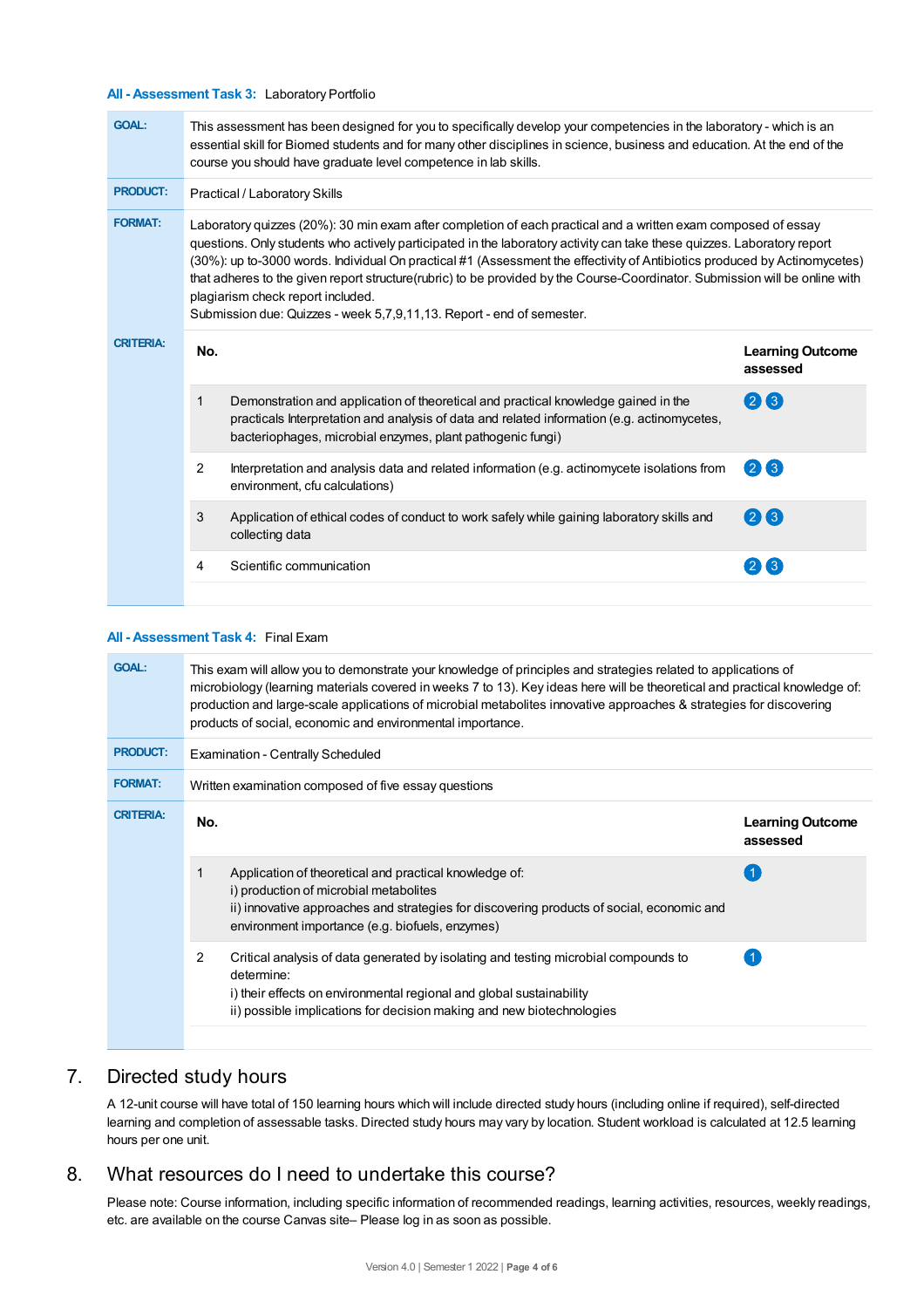#### 8.1. Prescribed text(s) or course reader

Please note that you need to have regular access to the resource(s) listed below. Resources may be required or recommended.

| <b>REQUIRED?</b> | <b>AUTHOR</b>                                                        | <b>YEAR</b> | <b>TITLE</b>                   | <b>EDITION</b>    | <b>PUBLISHER</b>                        |
|------------------|----------------------------------------------------------------------|-------------|--------------------------------|-------------------|-----------------------------------------|
| Required         | Michael J. Waites, Neil L.<br>Morgan, John S.<br>Rockey, Gary Higton | 2001        | <b>Industrial Microbiology</b> | Latest<br>edition | Wiley-Blackwell                         |
| Recommended      | James G.<br>Cappuccino, Natalie<br>Sherman                           | 2007        | Microbiology                   | Latest<br>Ed      | <b>Benjamin Cummings</b>                |
| Recommended      | Ronald M. Atlas, Richard<br>Bartha, David Atlas                      | 1998        | Microbial Ecology              | n/a               | Benjamin-Cummings<br>Publishing Company |
| Recommended      | lan L. Pepper, Charles P. 0<br>Gerba, Terry J. Gentry                |             | Environmental Microbiology     | 3rd Ed            | n/a                                     |

#### 8.2. Specific requirements

Protective clothing for laboratory and strict adherence to the laboratory safety guidelines. Students fail to adhere the code or do not present a hard copy of their online laboratory safety quiz results in the first laboratory practical will not be admitted to the laboratory.

## 9. How are risks managed in this course?

Risk assessments have been performed for all laboratory classes and a moderate level of health and safety risk exists. Moderate risks are those associated with laboratory work such as working with chemicals and hazardous substances. You will be required to undertake laboratory induction training and it is also your responsibility to review course material, search online, discuss with lecturers and peers and understand the health and safety risks associated with your specific course of study and to familiarise yourself with the University's general health and safety principles by reviewing the online [induction](https://online.usc.edu.au/webapps/blackboard/content/listContentEditable.jsp?content_id=_632657_1&course_id=_14432_1) training for students, and following the instructions of the University staff

## 10. What administrative information is relevant to this course?

#### 10.1. Assessment: Academic Integrity

Academic integrity is the ethical standard of university participation. It ensures that students graduate as a result of proving they are competent in their discipline. This is integral in maintaining the value of academic qualifications. Each industry has expectations and standards of the skills and knowledge within that discipline and these are reflected in assessment.

Academic integrity means that you do not engage in any activity that is considered to be academic fraud; including plagiarism, collusion or outsourcing any part of any assessment item to any other person. You are expected to be honest and ethical by completing all work yourself and indicating in your work which ideas and information were developed by you and which were taken from others. You cannot provide your assessment work to others.You are also expected to provide evidence of wide and critical reading, usually by using appropriate academic references.

In order to minimise incidents of academic fraud, this course may require that some of its assessment tasks, when submitted to Canvas, are electronically checked through Turnitin. This software allows for text comparisons to be made between your submitted assessment item and all other work to which Turnitin has access.

#### 10.2. Assessment: Additional Requirements

Eligibility for Supplementary Assessment

Your eligibility for supplementary assessment in a course is dependent of the following conditions applying:

The final mark is in the percentage range 47% to 49.4% The course is graded using the Standard Grading scale You have not failed an assessment task in the course due to academic misconduct

#### 10.3. Assessment: Submission penalties

Late submission of assessment tasks may be penalised at the following maximum rate (the rates are cumulative):

- 5% (of the assessment task's identified value) per day for the first two days from the date identified as the due date for the assessment task.

- 10% (of the assessment task's identified value) for the third day

- 20% (of the assessment task's identified value) for the fourth day and subsequent days up to and including seven days from the date identified as the due date for the assessment task.

- A result of zero is awarded for an assessment task submitted after seven days from the date identified as the due date for the assessment task.

Weekdays and weekends are included in the calculation of days late.

To request an extension you must contact your course coordinator to negotiate an outcome.